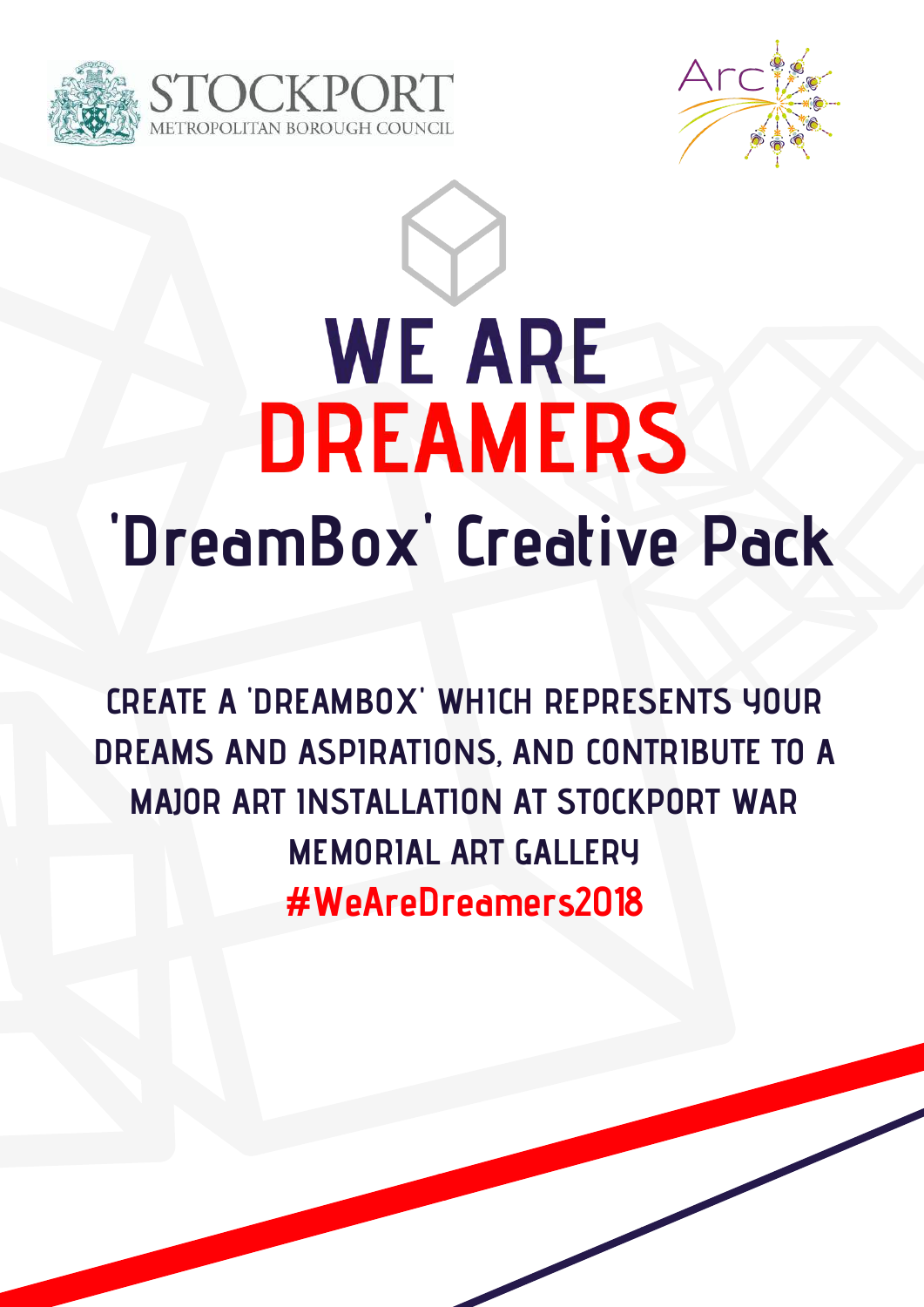#### **You 're Invited**

**We invite you to take part in this free, socially engaged art installation.**

**Capture your dreams for the future and express these by creating a 'DreamBox' which can be included in the final display at Stockport War Memorial Art Gallery in November.**

**Fill, decorate and get creative with your 'DreamBox'.**

**This pack includes all the things you need to get involved with the project and submit your work.**

### **'We Are Dreamers ' Exhibition**

Opening on the 11th November to coincide with Remembrance Day, the 'We Are Dreamers' installation will be a display of all submitted 'DreamBoxes', created by individuals as well as Stockport community groups and schools.

We hope to fill the gallery with hundreds of boxes which will transform the upper gallery at Stockport War Memorial Art Gallery itself into a box of dreams, filled with the hopes for the future as a powerful tribute to the past.

The 'DreamBoxes' will be interspersed with 10 soldiers boxes, which will be carefully curated to represent 10 Stockport men who went to war, this is a forward-looking project which rather than focus on the tragedies of the past, commemorates the war through a positive and hope-filled installation.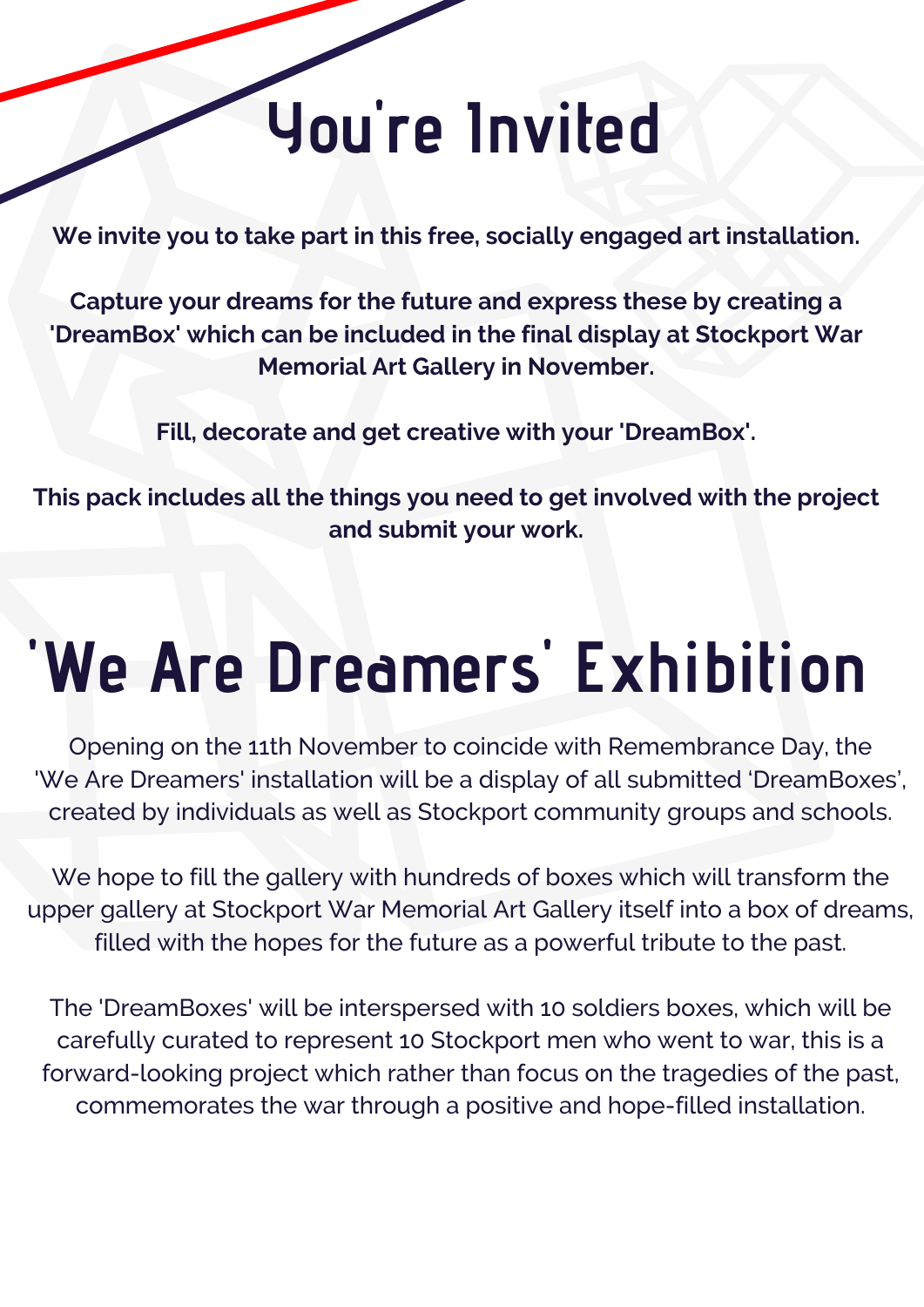## **Need Inspiration?**

This Project gives you the opportunity to get creative, so we want you to have fun with it and create something really engaging, thoughtful, hope-filled and inspiring.

As inspiration, we have drawn together some images of our first few 'DreamBoxes', and have created a Pinterest Board with further inspiration, which can be reached via the below link:

https://www.pinterest.co.uk/arccentre/we-are-dreamers-boxes/



Susie Parry has always dreamt of living by the sea



Jodie Silverman has created a dreamy starscape



Luke Hicks has used mirrors in his box, which when closed creates an infinity space



Jessica Wheeler has created a scene with 'dream dolls'

#### **'Think Inside The Box'**

We are keen for participants to respond to this creative project in imaginative ways, but in order for as much of your work to be visible in the final display, we encourage you to adopt the motto 'Think Inside the Box'.

**Please focus on filling and decorating the inside of your box, as unfortunately we** cannot guarantee that the outside of your box will be visible when placed side-byside others in the final installation.